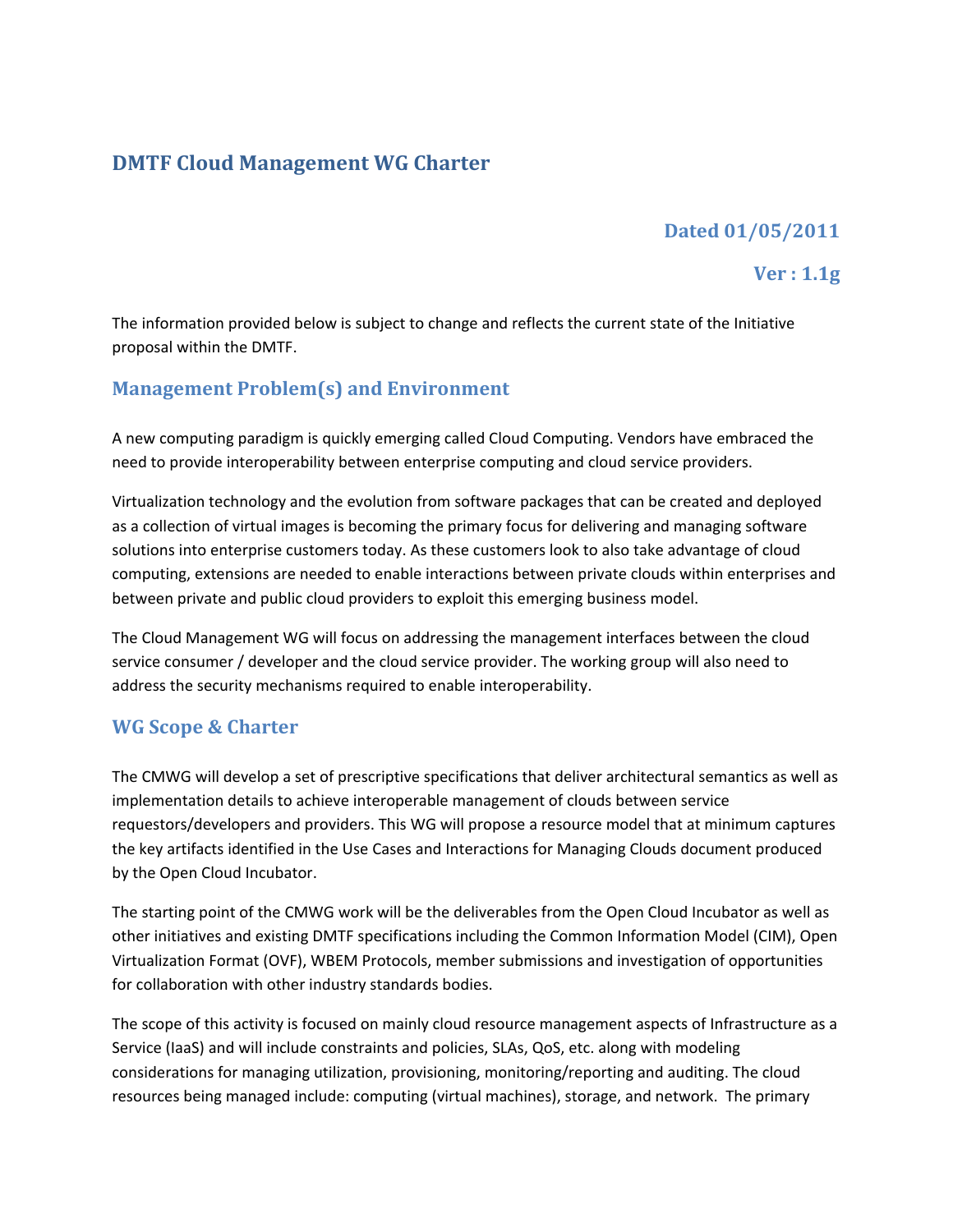focus of this WG will be modeling the management of cloud services and the operations and attributes of the cloud service lifecycle as well as any required protocol mappings. The following specific mappings are chartered for this group:

- a. HTTP REST-based protocol mapping spec
- b. SOAP-based protocol mapping spec

c. WS-Man based protocol mapping spec with input from the WS-Management WG per the Coordination with other WG Models

The CMWG will also need to work closely with the SVPC Working Group on the evolution of their model as middleware and applications are brought into the composite image, including the aspects of personalization and policy controls for those elements within an OVF package. The CMWG will investigate mappings to DMTF's OVF and SVPC, SNIA's Cloud Data Management Interface (CDMI), TMF's Information Framework (SID) and other infrastructure (server, storage, network) models which may be prevalent in the industry.

It is expected that the CMWG will need to develop new modeling constructs, including federation/model interchange, to aggregate or roll-up the various domain models including compute, network, and storage

### **Business Justification**

This effort will enable new enterprise-to-cloud computing management that will support this emerging market. This initiative would provide benefit to our members on several fronts:

- 1. Enable the use of cloud computing within enterprises and improve the interoperability between cloud platforms via open cloud resource management standards.
- 2. Increase awareness and support by management systems vendors that develop products to manage cloud resources
- 3. Enable cloud service portability.
- 4. Provide management consistency cross cloud and enterprise platforms.

### **Expected WG Input**

The Open Cloud Incubator has produced the following documents which may be of interest to the CMWG to build on:

- 1. Use Cases and Interactions for Managing Clouds (whitepaper from the cloud incubator) DSP IS0103
- 2. Architecture for Managing Clouds (whitepaper from the cloud incubator) DSP IS0102
- 3. Other notes and white papers as necessary